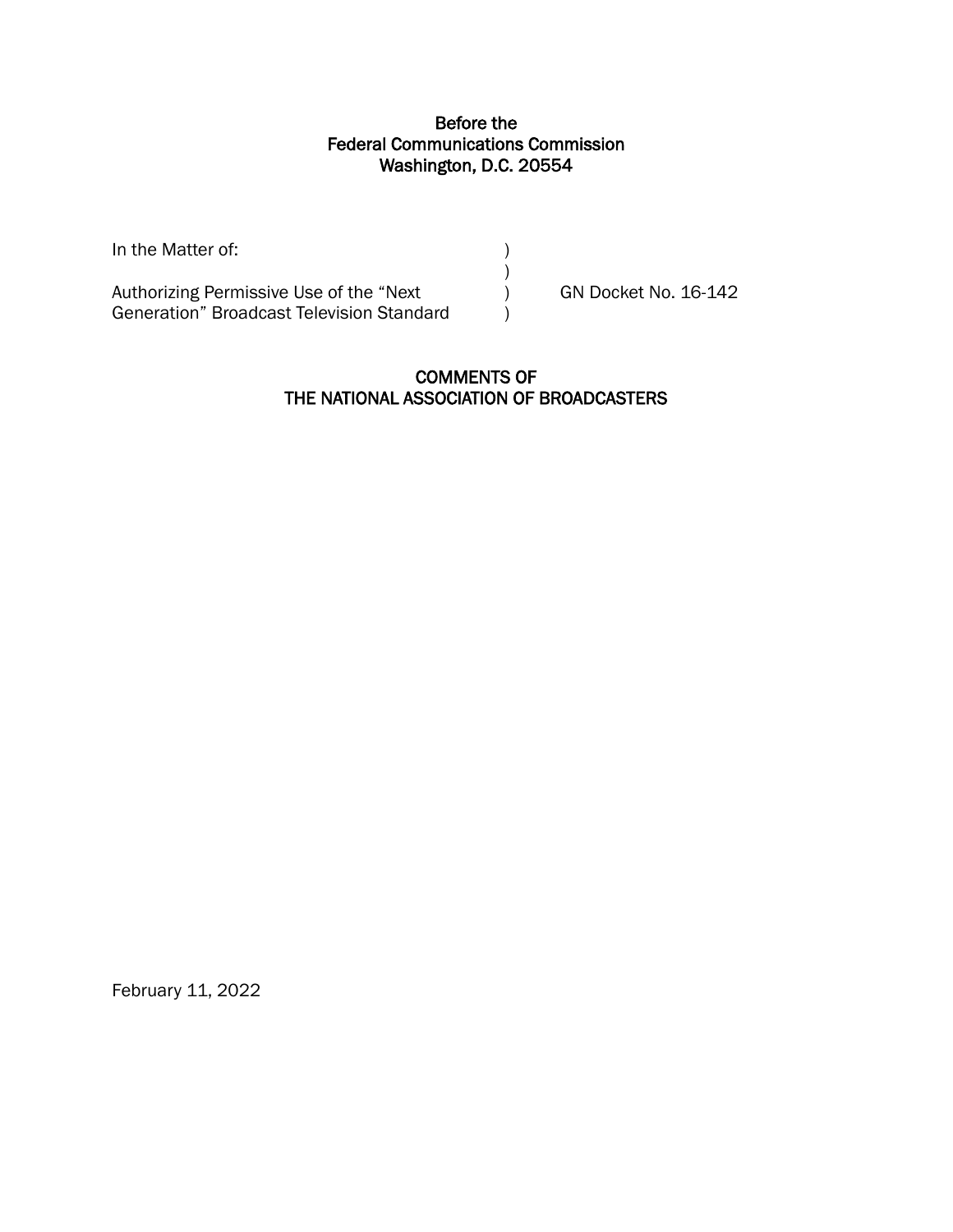# TABLE OF CONTENTS

| $\mathbf{L}$ |                                                                                                                                     |  |
|--------------|-------------------------------------------------------------------------------------------------------------------------------------|--|
| ΙΙ.          | THE COMMISSION SHOULD ADOPT A LICENSED REGULATORY REGIME FOR<br>MULTICAST STREAMS CONSISTENT WITH ITS APPROACH TO PRIMARY STREAMS 3 |  |
| А.           |                                                                                                                                     |  |
| B.           |                                                                                                                                     |  |
| C.           |                                                                                                                                     |  |
| D.           |                                                                                                                                     |  |
| Ш.           | A LICENSED APPROACH TO HOSTED MULTICAST STREAM NEED NOT RAISE                                                                       |  |
| А.           | The Commission Can Readily Address Programming or Spectrum Aggregation                                                              |  |
| B.           | The Commission Should Adopt NAB's Proposed Rule for Limiting the Scope of                                                           |  |
| C.           | The Commission Should Not Add New Burdens to the Application Process 12                                                             |  |
| IV.          |                                                                                                                                     |  |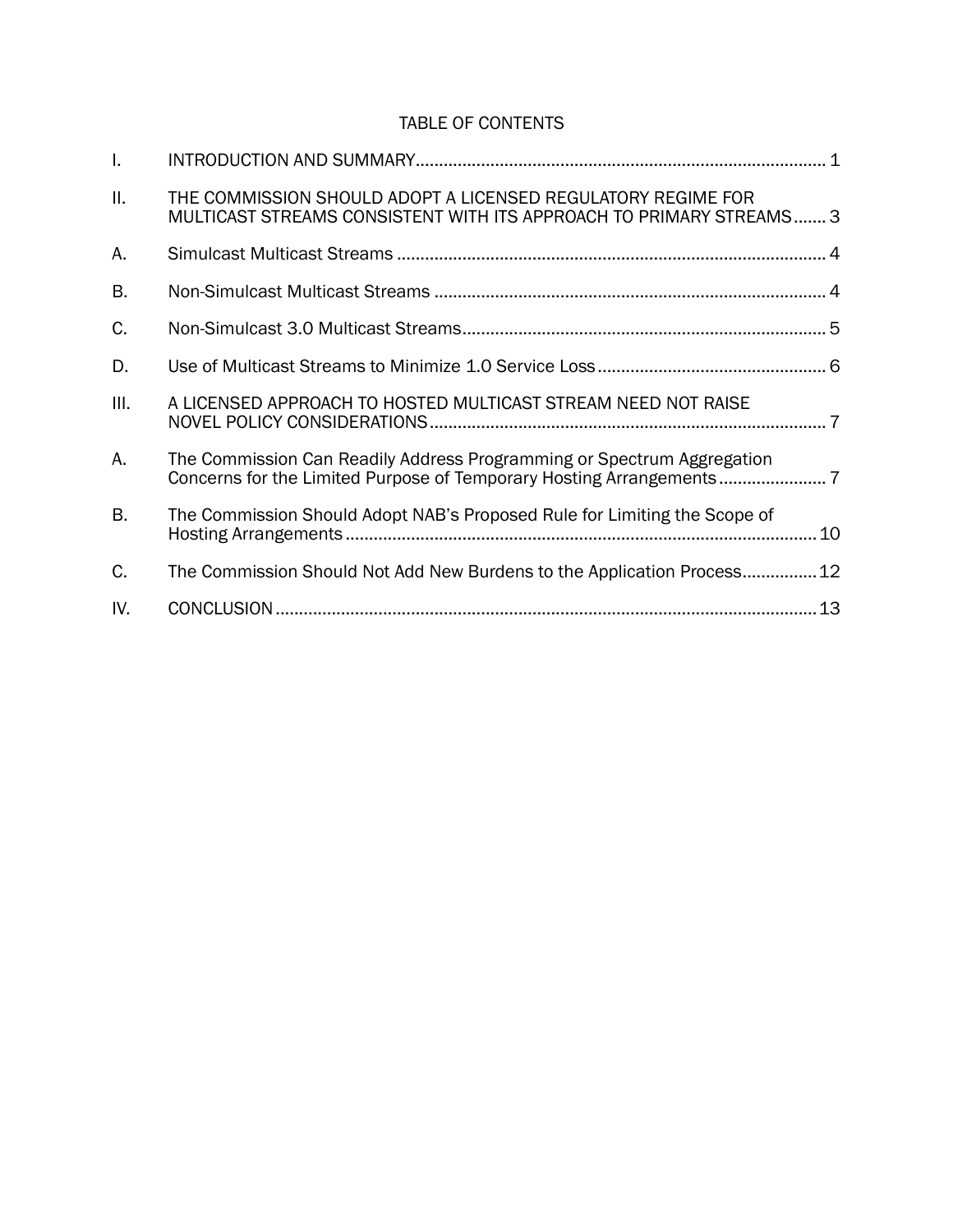# Before the Federal Communications Commission Washington, D.C. 20554

In the Matter of:  $\qquad \qquad$  ) Authorizing Permissive Use of the "Next (a) GN Docket No. 16-142 Generation" Broadcast Television Standard )

# COMMENTS OF THE NATIONAL ASSOCIATION OF BROADCASTERS

)

### <span id="page-2-0"></span>I. INTRODUCTION AND SUMMARY

The National Association of Broadcasters (NAB)<sup>1</sup> hereby submits comments in response to the Commission's Second Further Notice of Proposed Rulemaking (FNPRM) concerning the regulatory treatment of multicast programming streams that are aired on host stations as broadcasters deploy Next Gen TV service. <sup>2</sup> We appreciate the Commission's efforts to encourage innovation and investment by taking steps to facilitate and expedite this deployment. Prompt Commission action to finalize rules in this proceeding will provide regulatory certainty for broadcasters while conserving Commission resources.

The transition to Next Gen TV service is more ambitious than any previous transition the broadcast industry has faced. As the Commission is well aware, without any additional capacity to enable simulcasting, broadcasters have to share capacity in order to be able to continue to provide service in ATSC 1.0 while beginning to deploy Next Gen TV. In the early

<sup>1</sup> The National Association of Broadcasters (NAB) is the nonprofit trade association that advocates on behalf of free local radio and television stations and broadcast networks before Congress, the Federal Communications Commission and other federal agencies, and the courts.

<sup>2</sup> *Authorizing the "Next Generation" Broadcast Television Standard*, Second Further Notice of Proposed Rulemaking, GN Docket No. 16-142, FCC 21-116 (Nov. 5, 2021) (FNPRM).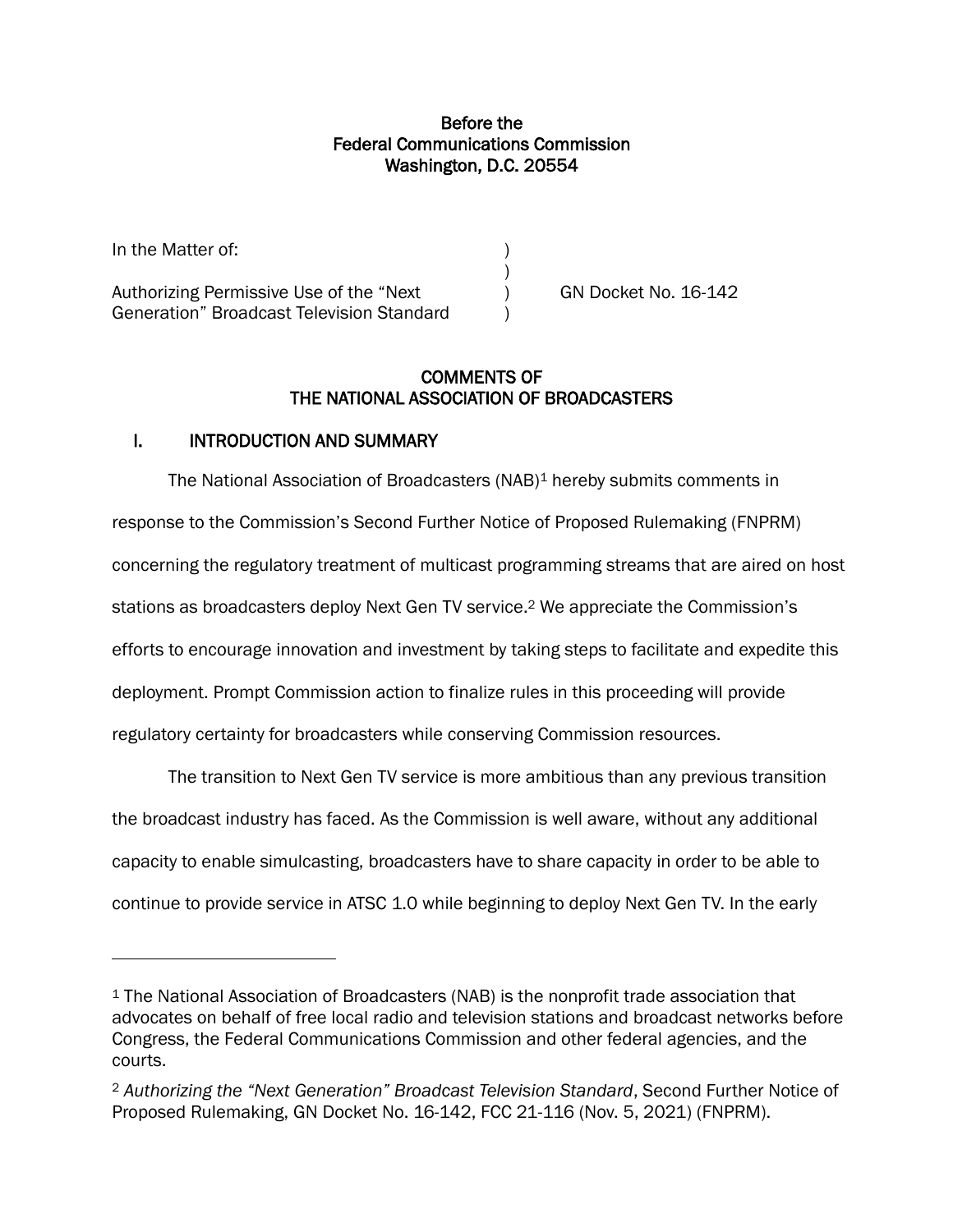stages of this transition, most stations in a market remain transmitting in the legacy format while one or perhaps two stations must host Next Gen content for all of the other stations while trying to also offer new and better experiences to viewers. As the transition progresses, more stations will begin to transmit in the Next Gen TV standard, enabling yet better experience for viewers, while fewer stations will host programming in the ATSC 1.0 format to maintain service to viewers. The sharing arrangements are complex today, and will get increasingly complex as the transition unfolds, but the end result will be a more robust broadcasting service with significant benefits for viewers.

The Commission's Media Bureau has worked closely and productively with the broadcast industry to implement an interim process governing the regulatory treatment of an ATSC 3.0 station's multicast streams that are hosted on another station's facilities.<sup>3</sup> The Commission's approach in this proceeding should be straightforward; it should aim to codify that existing practice with streamlined and efficient rules that enable stations to continue to deploy ATSC 3.0 service to viewers as fast as possible. Accordingly, the Commission should adopt rules for hosted multicast streams that largely mirror the treatment of hosted primary streams with sufficient flexibility to accommodate future technological developments and additional sharing arrangements as the transition proceeds. It makes little sense for the Commission to adopt rules that may soon become outdated. Finally, as the FNPRM acknowledges, the Commission must pursue a balanced approach, recognizing that overly stringent regulatory requirements may well have the unintended consequence of encouraging stations to drop multicast streams rather than shoulder undue regulatory burdens.<sup>4</sup>

<sup>3</sup> *Id.* at ¶ 6.

<sup>4</sup> *Id.* at ¶ 31.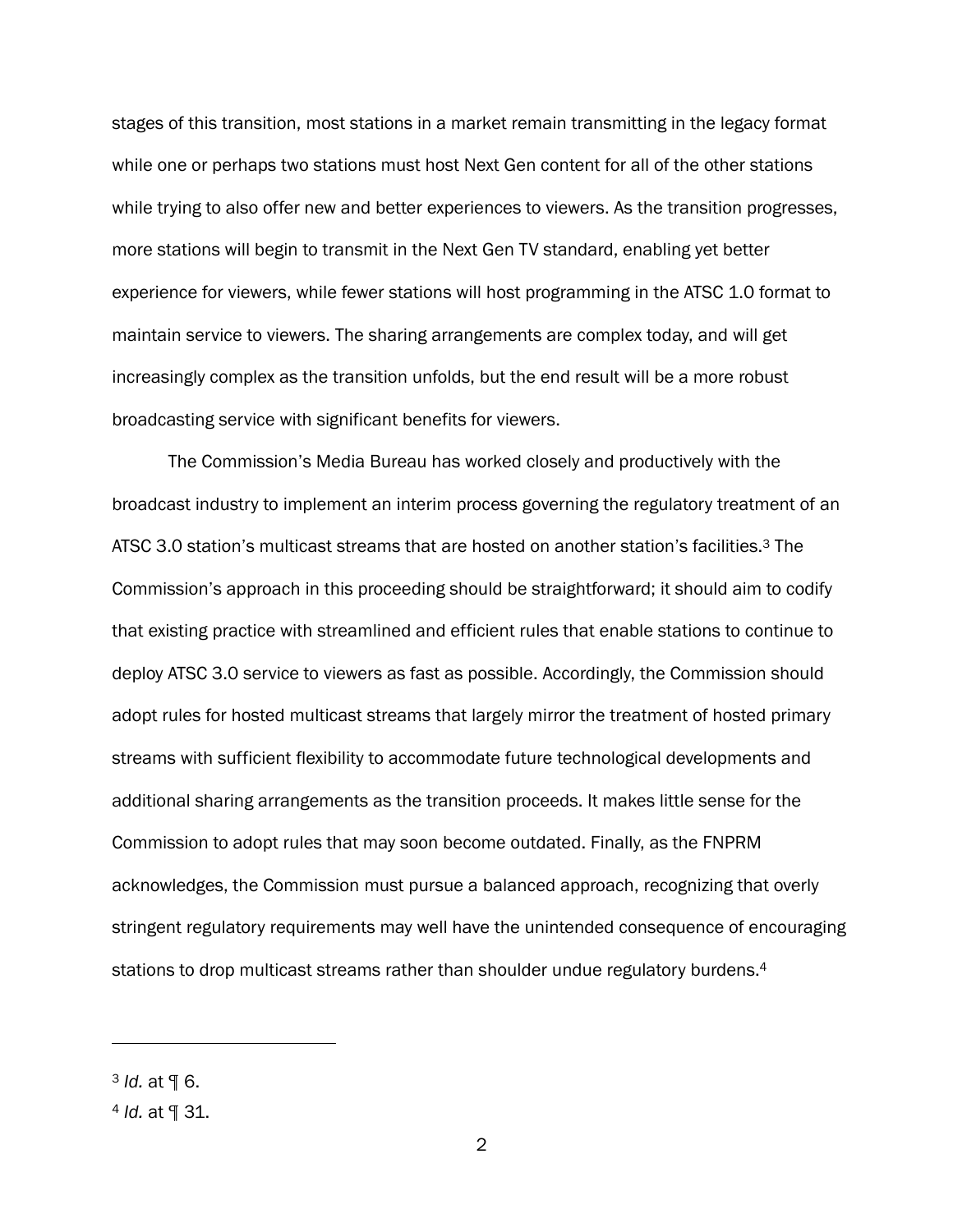### <span id="page-4-0"></span>II. THE COMMISSION SHOULD ADOPT A LICENSED REGULATORY REGIME FOR MULTICAST STREAMS CONSISTENT WITH ITS APPROACH TO PRIMARY STREAMS

The central aim of this proceeding is to streamline and codify the Media Bureau's existing practice of using a licensed approach to hosted multicast streams. NAB greatly appreciates the hard work of the Media Bureau to implement an interim approach under which stations may seek special temporary authority for multicast hosting arrangements.<sup>5</sup> We agree, however, that this "case-by-case process is resource-intensive for both the Commission and broadcasters."<sup>6</sup> Rules addressing these arrangements will provide greater clarity and certainty for both the broadcast industry and the Commission.

The FNPRM correctly notes that a licensed regulatory approach has numerous advantages. First, it encourages stations to enter into hosting arrangements where they might not otherwise. <sup>7</sup> As NAB has explained, some stations may be hesitant to accept legal responsibility when airing another station's multicast programming, even if they are able to obtain contractual indemnification provisions.<sup>8</sup> Second, this approach would provide the Commission with clear enforcement authority over the originator of a multicast stream and clarify that the originator, not the host, is the sole party responsible for ensuring compliance with statutory and regulatory requirements regarding hosted multicast streams.<sup>9</sup> Third, a licensed approach would encourage noncommercial educational stations to participate in hosting arrangements for commercial stations without fear of violating the prohibition on

 $6$  *Id.* 

<sup>5</sup> *Id.* at ¶ 6.

<sup>7</sup> *Id.* at ¶ 11.

<sup>8</sup> Petition for Declaratory Ruling and Petition for Rulemaking of the National Association of Broadcasters at 3, GN Docket No. 16-142 (filed Nov. 9, 2021) (NAB Petition).

<sup>9</sup> FNPRM at ¶ 11; NAB Petition at 6.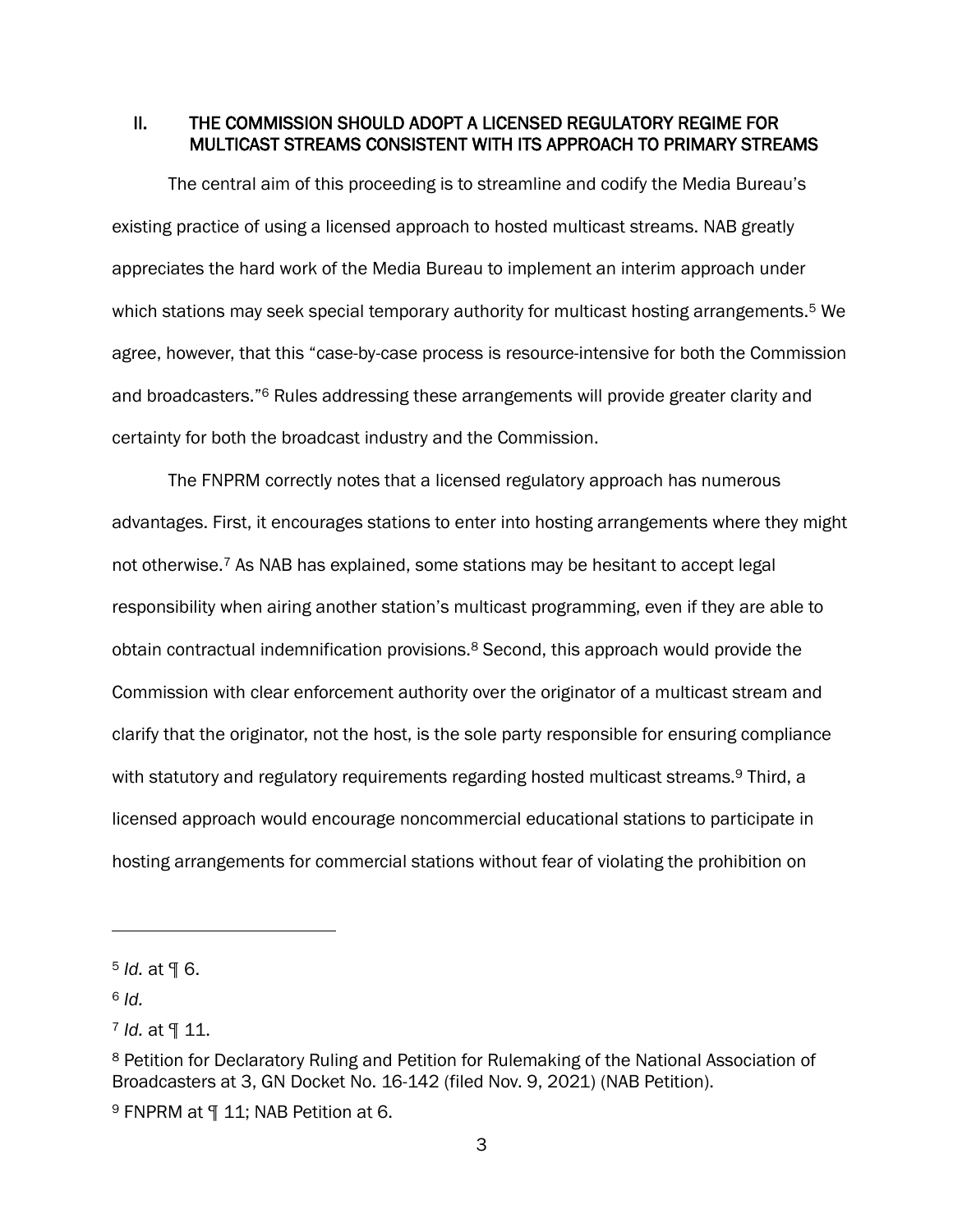commercial advertising.<sup>10</sup> This in turn will help facilitate ATSC 3.0 deployments and the rollout of innovative services to the public.

In short, a licensed approach to hosted multicast streams furthers the Commission's goal of crafting rules that encourage Next Gen TV stations to enter into hosting arrangements to preserve 1.0 multicast streams during the transition while also encouraging investment and innovation.

### A. Simulcast Multicast Streams

<span id="page-5-0"></span>NAB strongly supports the FNPRM's tentative conclusion that the FCC's existing licensing framework should apply to simulcast multicast streams as well as a station's primary stream.<sup>11</sup> NAB does not object to the proposed requirement that multicast streams that are simulcasts of one another must be "substantially similar," the same requirement that applies to simulcast primary streams. To the extent the Commission adopts a substantially similar requirement for simulcast multicast streams, however, that requirement should sunset on the same schedule as the substantially similar requirement for simulcast primary streams.<sup>12</sup> Clarification regarding the regulatory treatment of simulcast multicast streams will help facilitate ATSC 3.0 deployments while giving stations the flexibility to preserve multicast programming where possible. NAB is not aware of any objection – or any conceivable objection – to this tentative conclusion.

#### <span id="page-5-1"></span>B. Non-Simulcast Multicast Streams

NAB also strongly supports the FNPRM's tentative conclusion that a 3.0 station may include in its license hosting arrangements for multicast streams hosted on one or more 1.0

<sup>10</sup> FNPRM at ¶ 11; NAB Petition at 3.

<sup>11</sup> FNPRM at ¶ 12.

<sup>12</sup> *See* 47 CFR § 73.3801(b)(3).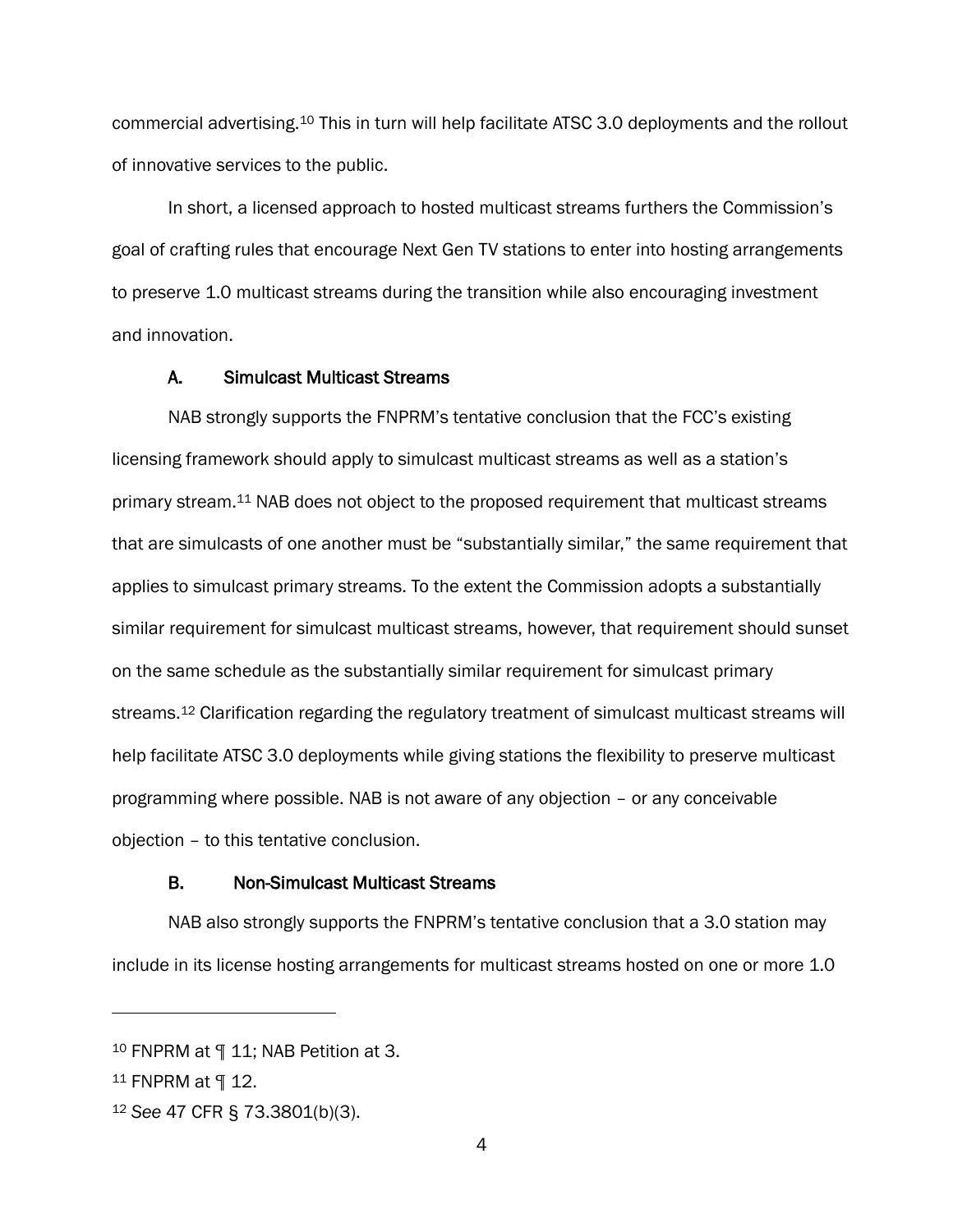stations even when those multicast streams are not simulcast on the 3.0 facility. However, we urge the Commission to broaden its approach to this issue and provide additional flexibility for these arrangements.

In particular, the FNPRM suggests that its proposal should be limited to stations transmitting in ATSC 3.0. This would deprive stations of needed flexibility as the transition progresses and capacity for multicast streams in ATSC 1.0 becomes scarcer. For example, consider a hypothetical where Station A is transmitting in 3.0 and seeking a host for a 1.0 multicast stream. Assume that neither Stations B nor C currently has capacity to host Station A's particular 1.0 multicast stream in Station A's desired format. It could easily be the case that Station B *would* have capacity to host A's 1.0 multicast streams if B could shift one or more of its own multicast streams (requiring less capacity either due to formatting choices or the programming itself) to Station C (which has sufficient capacity to host B's stream but not A's). Streams are not a unit of capacity; they are not fungible. Multicast streams in different formats, or even in the same format but showing different programming, may require significantly different amounts of capacity. Arranging for hosting of programming is not a matter of swapping fungible streams; rather, it is akin to a game of Tetris where multiple stations will need to cooperate to host programming streams with widely varying capacity requirements.

#### <span id="page-6-0"></span>C. Non-Simulcast 3.0 Multicast Streams

The FNPRM declines to seek comment on NAB's proposal to allow a 1.0 station's license to cover 3.0 multicast streams that are not simulcast in ATSC 1.0. The FNPRM notes

5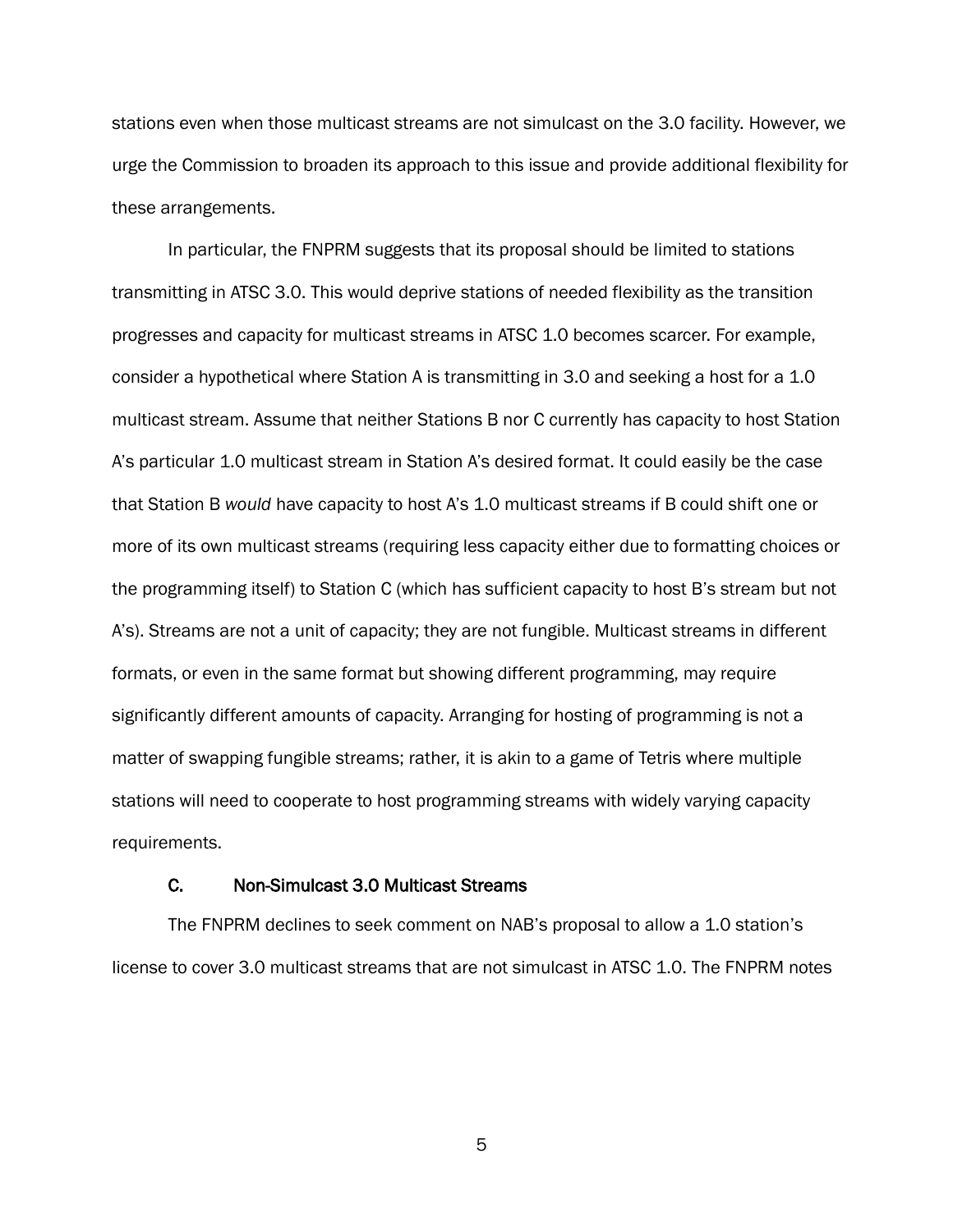that none of the STA requests the Media Bureau has received have covered this situation, and notes that NAB concedes that the issue is unlikely to arise until later in the transition.<sup>13</sup>

NAB strongly disagrees with this approach. Regardless of whether the Media Bureau has yet received a request for an STA to cover this scenario, it will inevitably arise during the transition as more facilities in individual markets convert to ATSC 3.0, particularly once there is significantly more 3.0 capacity in any individual market than 1.0 capacity. Because the issue is wholly foreseeable at this point, and because it raises no distinct policy considerations that could not be addressed now, there is simply no reason for the Commission not to adopt rules in this proceeding that will govern this issue. Addressing the issue promptly will conserve Commission and industry resources by obviating the need for a duplicative and inevitable additional rulemaking in this proceeding. Putting this issue off will only hamper broadcast innovation and harm the public.

#### <span id="page-7-0"></span>D. Use of Multicast Streams to Minimize 1.0 Service Loss

NAB also supports the Commission's tentative conclusion that under certain circumstances a station may simulcast its primary stream on more than one host in order to minimize service losses that would otherwise result if the station only simulcast its primary stream on one host.<sup>14</sup> NAB generally agrees that this situation will likely only arise where a station is unable to find a host partner that could, on its own, provide coverage to 95 percent or more of the originating station's service area.<sup>15</sup> Under those circumstances, the Commission should provide flexibility to allow stations to mitigate service losses by partnering with more than one host station.

<sup>13</sup> FNPRM at ¶ 18.

<sup>14</sup> *Id.* at ¶ 19.

<sup>15</sup> *Id.*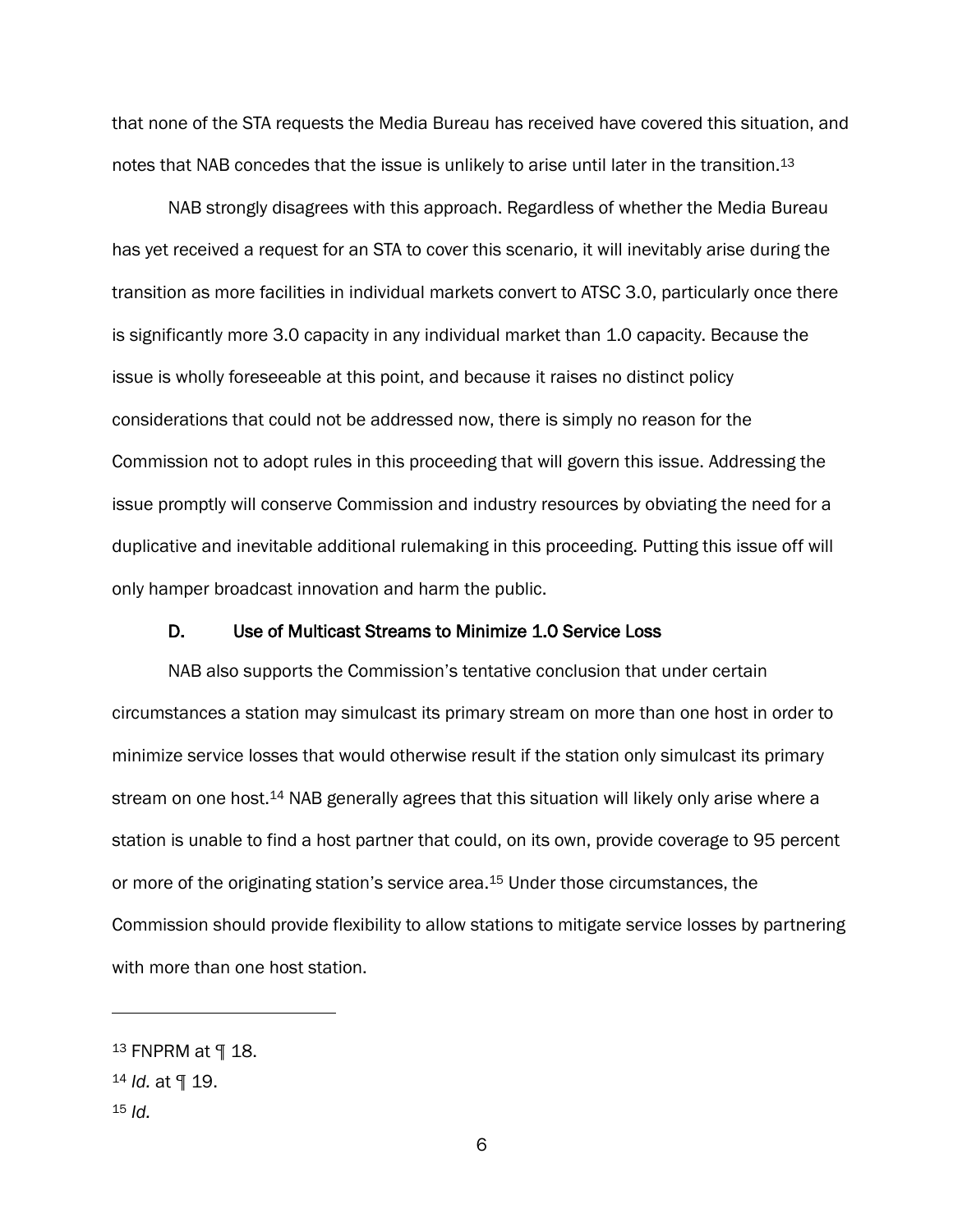# <span id="page-8-0"></span>III. A LICENSED APPROACH TO HOSTED MULTICAST STREAM NEED NOT RAISE NOVEL POLICY CONSIDERATIONS

### <span id="page-8-1"></span>A. The Commission Can Readily Address Programming or Spectrum Aggregation Concerns for the Limited Purpose of Temporary Hosting Arrangements

The FNPRM asks whether permitting the sorts of licensing arrangements NAB proposes could raise unique ownership, programming or spectrum aggregation issues and, if so, how best to address those issues.<sup>16</sup> NAB respectfully submits that these licensing arrangements do not raise any unique policy concerns that cannot be completely addressed through the adoption of NAB's proposed rule providing capacity constraints, which is discussed in more detail below. Further, NAB implores the Commission not to fall prey to traditional command-and-control approaches to the broadcast industry, and instead look at the models it has adopted with respect to other industries, such as wireless, where its lighttouch oversight has allowed tremendous growth and innovation.

First, the FNPRM asks whether the Commission should "extend the temporary 'waiver' of the Commission's local broadcast ownership rules, which currently applies to primary stream hosting partnerships, to multicast stream partnerships."<sup>17</sup> Because we agree with the Commission that "the proposals at issue in this FNPRM appear to be primarily motivated by a desire to adopt new technologies in a rapidly changing video programming market, and any rules adopted would be temporary,"<sup>18</sup> we strongly support the extension of a temporary waiver of the Commission's rules to accommodate licensed multicast streams.

When the Commission initially approved the deployment of ATSC 3.0 service, it determined that it would not apply its ownership rules in any situation where airing a 3.0 or a

<sup>16</sup> *Id.* at ¶¶ 21-26.

<sup>17</sup> *Id.* at ¶ 27.

<sup>18</sup> *Id.* at ¶ 22.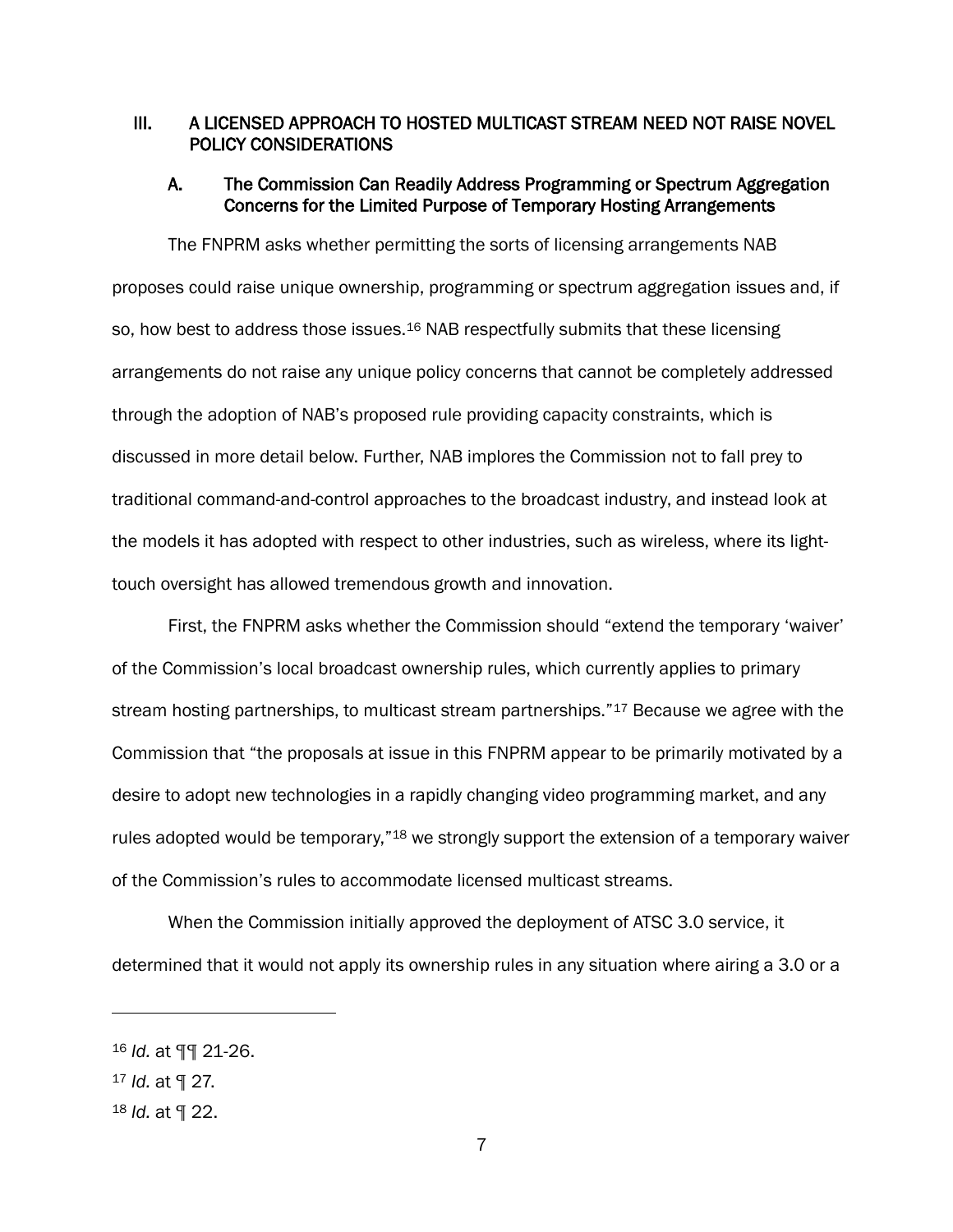1.0 simulcast on a temporary host station's facility would otherwise result in a potential violation of those rules.<sup>19</sup> There is no reason to reach a different conclusion with respect to temporary hosting arrangements for streams that are not simulcast. These hosting arrangements will ultimately be unnecessary once the transition is complete, but in the meantime licensed hosting will make it easier for stations to continue to provide 1.0 services and continue to serve viewers while deploying 3.0 service. In the long run, the best way for the Commission to address any potential concerns over extended waivers under this approach is to do everything in its power to help broadcasters expedite the transition. In the meantime, however, there is no reason to take a different approach with respect to multicast streams, whether simulcast or not, than the Commission has taken with respect to simulcast primary streams with respect to the Commission's ownership rules.

In the alternative, the Commission asks if it should instead "find in this proceeding that the hosting of a Next Gen TV station's multicast stream standing alone – either simulcast or non-simulcast – simply does not give rise to an attributable interest in the host for the originating station and vice versa."<sup>20</sup> Given the temporary nature of these arrangements, we support this conclusion as well. Indeed, to the extent the Commission believes that these temporary arrangements raise any potential policy concerns, the Commission should aim to facilitate a faster transition, allowing broadcasters to terminate these arrangements, rather than prolonging the transition by adding unnecessary regulatory barriers. We emphasize, however, that the Commission need not resolve any issue in this proceeding that would

<sup>19</sup> *Authorizing Permissive Use of the "Next Generation" Broadcast Television Standard*, Report and Order and Further Notice of Proposed Rulemaking, 32 FCC Rcd 9930, ¶ 80, n. 237 (2017).

<sup>20</sup> FNPRM at ¶ 28.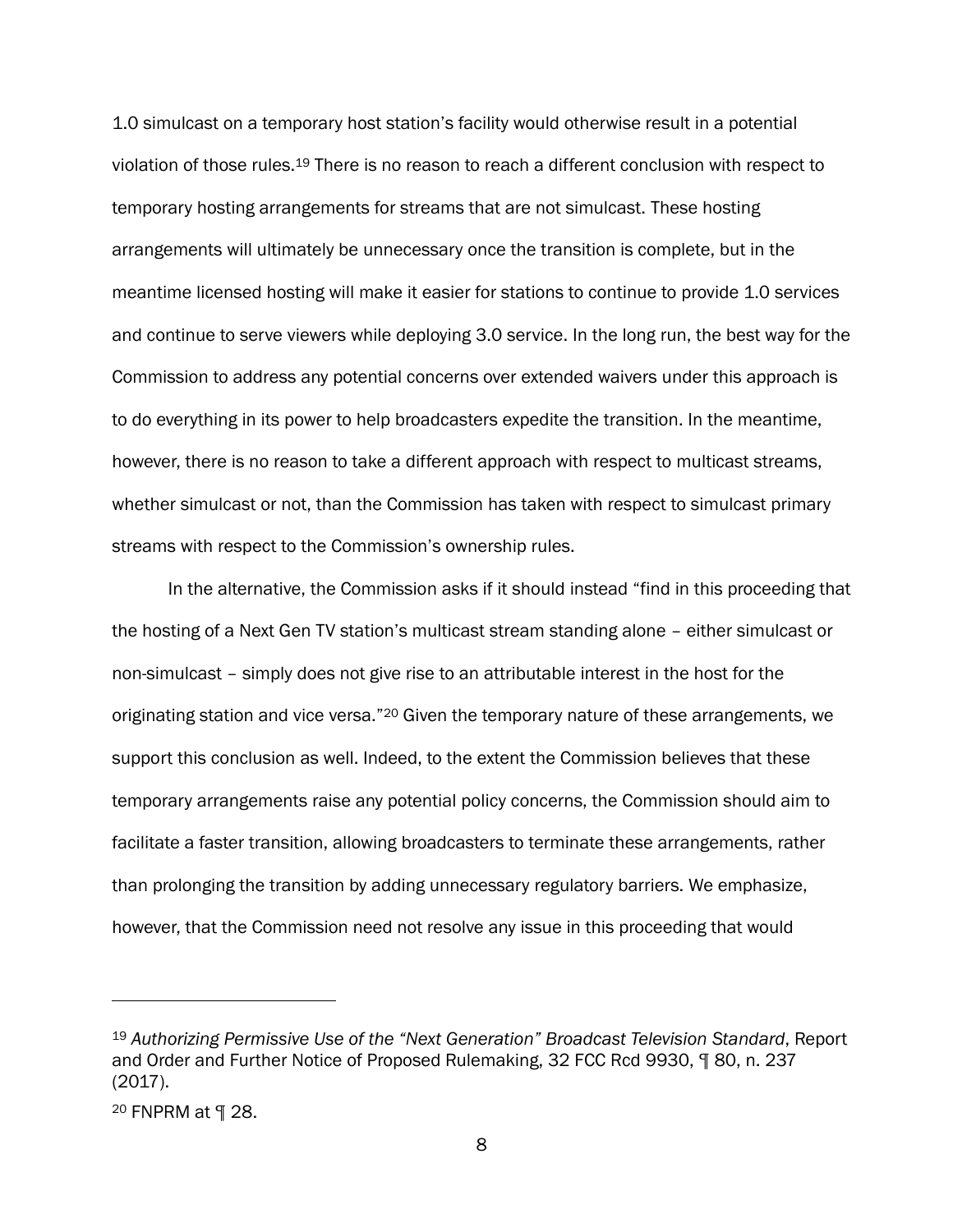implicate or predetermine the outcome of the 2018 Quadrennial Review proceeding, nor should the outcome of that proceeding necessarily govern hosting arrangements that are strictly temporary in nature.<sup>21</sup>

Turning to the issue of spectrum aggregation, NAB respectfully submits that this question is not distinguishable from programming aggregation.<sup>22</sup> As an initial matter, the spectrum aggregation concerns discussed in the FNPRM do not appear consistent with the manner in which broadcasters use their spectrum. The FNPRM states that "a single station may generally use no more than 6 MHz under its license (and stations channel sharing due to successful participation in the reverse auction use less)."<sup>23</sup> In fact, no broadcast television station in the United States transmits using less than a full 6 MHz channel. Stations in channel sharing arrangements, or hosting arrangements due to ATSC 3.0 deployments, are dividing *capacity* on that 6 MHz channel, not spectrum. Stated differently these stations are dividing bits not megahertz.

Properly understood, this renders the spectrum aggregation discussion entirely moot; it is simply not true that some stations are using less than 6 MHz of spectrum and it is irrelevant that some stations may be using more as long as those stations are not using that spectrum to transmit more programming than they otherwise could. The policy considerations here lie not with spectrum but rather with capacity and whether the licensing arrangements at issue in

<sup>21</sup> *See also* Comments of the National Association of Broadcasters at 99-106, MB Docket No. 18-349 (Sept. 2, 2021); Reply Comments of the National Association of Broadcasters at 53- 57, MB Docket No. 18-349 (Oct. 1, 2021).

<sup>22</sup> FNPRM at ¶ 26, n. 94 (asking if NAB's proposed cap on programming also addresses concerns about spectrum aggregation).

<sup>23</sup> *Id.* at ¶ 26.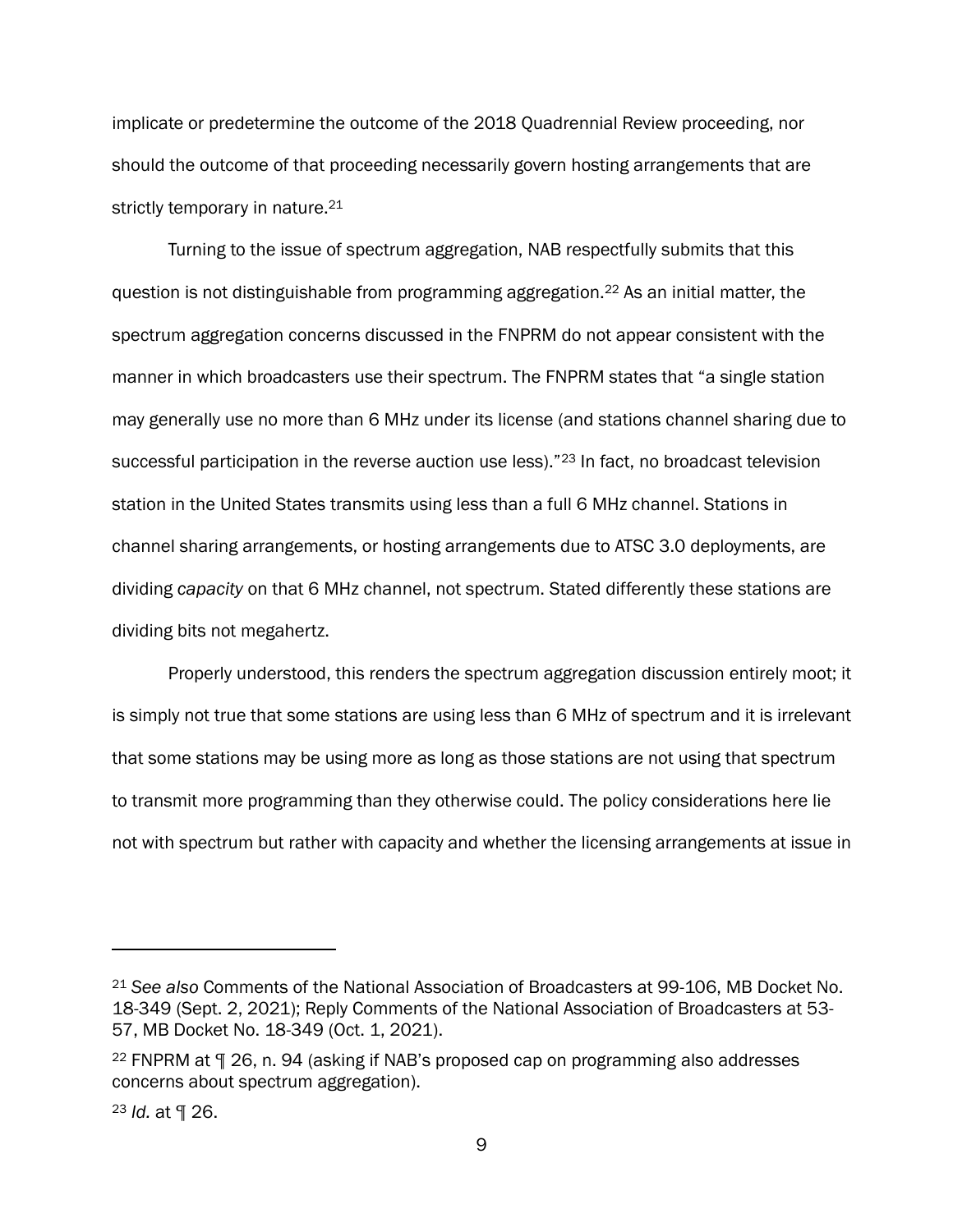this proceeding would potentially allow a station access to more capacity than would otherwise be permitted.

Finally, the FNPRM also asks whether NAB's request could potentially allow stations to aggregate broadcast programming in a way they may not currently.<sup>24</sup> The Commission can easily address any such concerns by adopting NAB's proposed rule for hosting arrangements, discussed in more detail below, which would prevent a station from arranging for the hosting of more programming than the station could transmit using its own facilities.

### <span id="page-11-0"></span>B. The Commission Should Adopt NAB's Proposed Rule for Limiting the Scope of Hosting Arrangements

In an effort to address any potential concerns over programming aggregation or ownership issues, NAB has proposed the Commission adopt a rule providing that, in arranging for the hosting of its programming, no individual broadcaster shall partner with other stations to host, in the aggregate, more programming than such station could broadcast on its own facilities based on the then-current state of the art for television broadcasting as evidenced by other television stations then operating with the same standard.<sup>25</sup> Thus, for example, a station that is transitioning to ATSC 3.0, and is partnering with one or more ATSC 1.0 stations to preserve its content in ATSC 1.0, could only arrange for the hosting of content that the station would be able to transmit using its own facilities. NAB believes this proposal completely addresses the spectrum, programming, and ownership questions raised in the FNPRM and that this proposal is the best way to address those concerns while still providing broadcasters

<sup>24</sup> *Id.* at ¶ 22.

<sup>25</sup> Reply Comments of the National Association of Broadcasters at 7, MB Docket No. 16-142 (Jan. 25, 2021); Letter from Patrick McFadden to Marlene H. Dortch, MB Docket No. 16-142 (Jan. 19, 2021).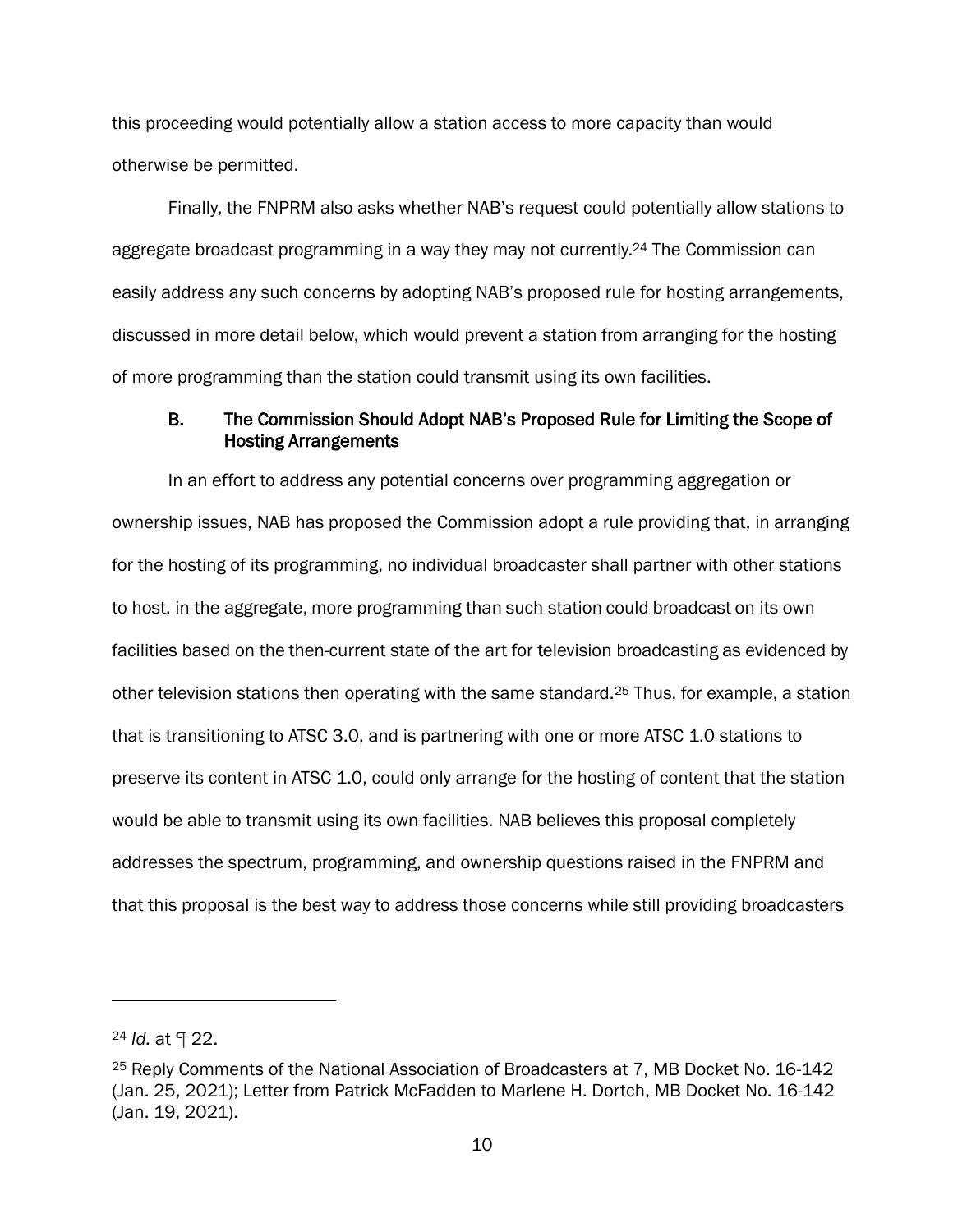with the necessary flexibility to "adopt new technologies in a rapidly changing video programming market."<sup>26</sup>

First, this proposal would obviate the need for the Commission to consider limits on the number of streams an originating station can air on host stations or the number of programming hosts with which a station could partner.<sup>27</sup> Selecting an arbitrary cap on the number of streams a station can air on host stations will achieve no legitimate policy goal whatsoever, may serve to deprive the public of desired programming, and will not factually reflect broadcast technology because streams are not a remotely accurate proxy for capacity. Not only will different formatting choices for individual streams require different amounts of capacity, but different programming even with identical formatting will require different amounts of capacity depending on the nature of the individual programming stream. A 1080p broadcast of an NFL game could require significantly more capacity than a 1080p broadcast of a political debate, for example. There is simply no number of streams the Commission can choose as a limit that will not be either arbitrarily limiting or trivially easy to subject to abuse. There is also no reason to limit the number of host stations an originating station partners with *as long as that originating station is not gaining access to more capacity than it would have using its own facilities*. Stated differently, it makes no difference from a public policy standpoint if an originating station arranges for carriage of 50 percent of its programming on each of two hosts or 25 percent of its programming on each of four hosts. By arbitrarily limiting the number of partners a station can use, however, the Commission would risk making an already challenging transition even more difficult and time-consuming.

<sup>26</sup> FNPRM at ¶ 22.

<sup>27</sup> *Id.* at ¶ 25.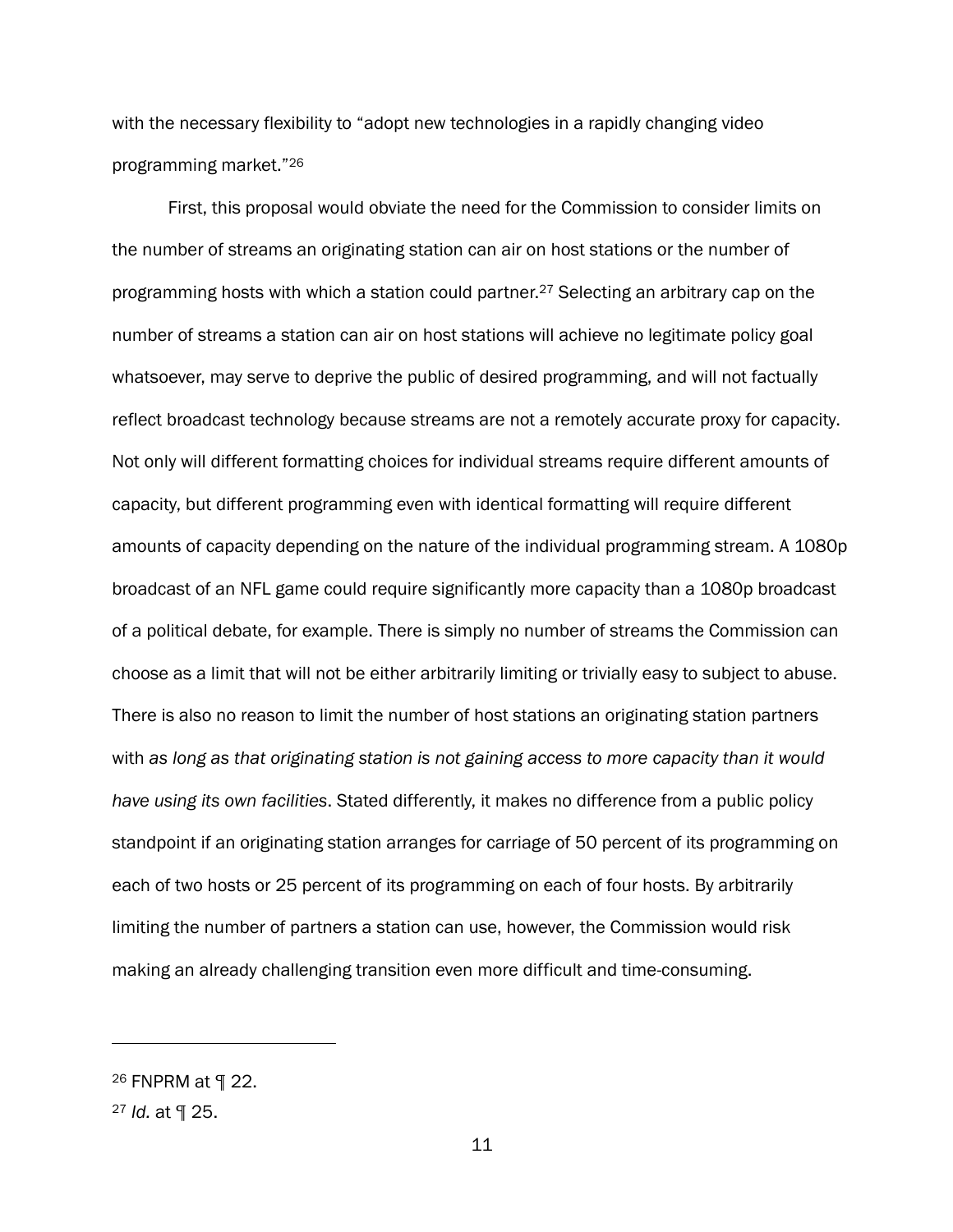Second, because the requirement is tied to the state of the art, it would evolve as ATSC 3.0 technology evolves. It is entirely possible that in the future advances in compression technology would allow a station to transmit more programming than it currently can, and the Commission's rules should be flexible enough to permit stations to take advantage of such advances.

Third, NAB submits this requirement would be straightforward for the Commission to administer. Upon application to the Commission, an originating station would certify that it would not gain access to more capacity under its hosting arrangements than it would have on its own facilities. In the event of a public complaint or Commission inquiry, the originating station would be required to make a demonstration to the Commission proving that it could host all of its hosted programming on its own facilities using then state of the art technology, *e.g.*, current compression technology. NAB does not imagine this issue will arise at all, but if it should, our proposal gives the Commission the necessary tools to address the situation.

### C. The Commission Should Not Add New Burdens to the Application Process

<span id="page-13-0"></span>The FNPRM proposes to modify the Commission's Next Gen TV license application form to accommodate multicast licensing and seeks comment on what information it should collect in that regard.<sup>28</sup> The FNPRM asks whether it should collect, among other things, for each programming stream, resolution (*i.e.,* HD or SD) or network affiliation if any.<sup>29</sup> We urge the Commission not to add new information collection requirements as part of this proceeding. Not only will such requirements make completing the form more burdensome, but they will provide no relevant information to the Commission with respect to temporary hosting

<sup>28</sup> FNPRM at ¶ 36.

<sup>29</sup> *Id.*